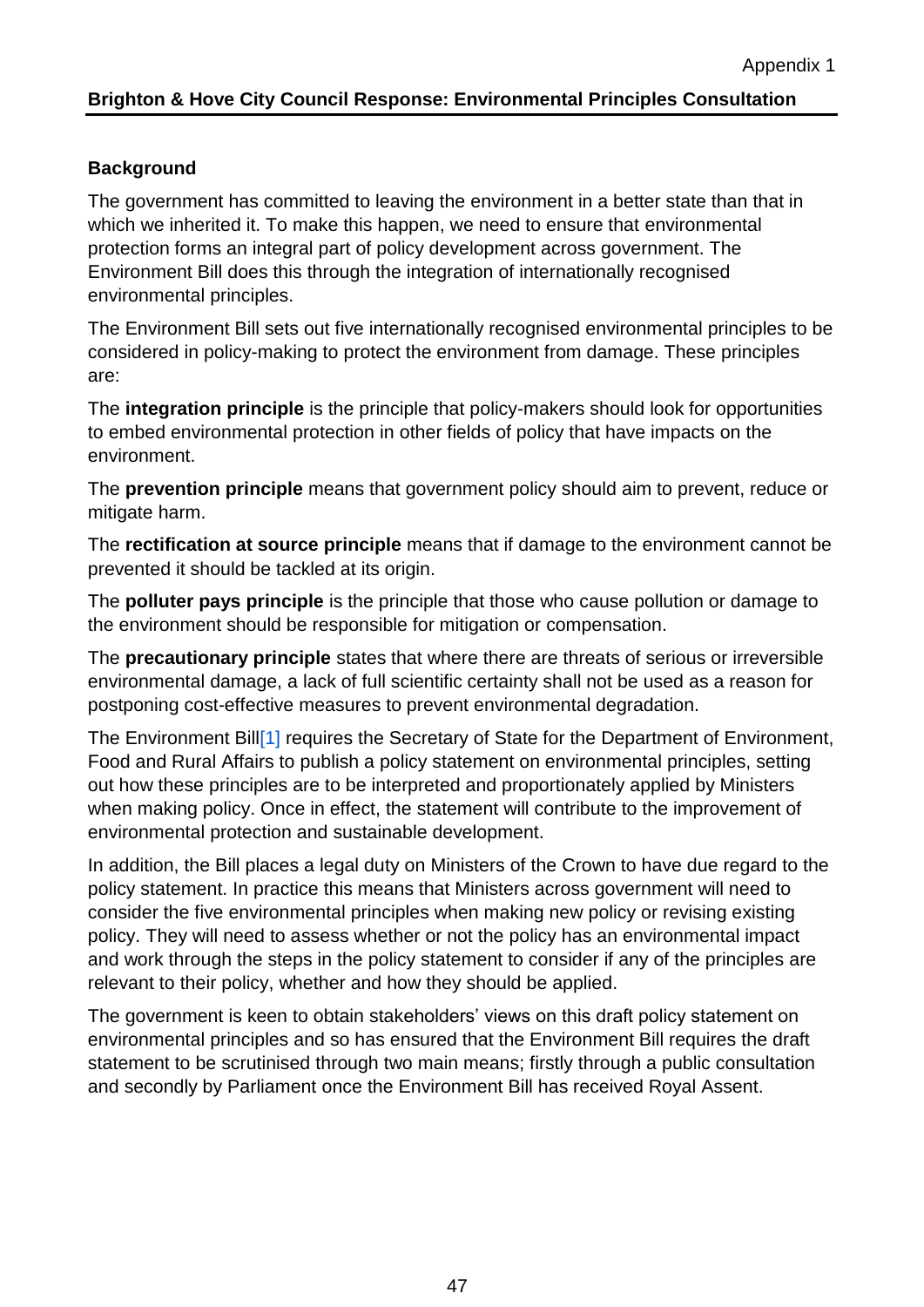# **Environmental Principles - An overview**

The overview section of the draft policy statement introduces important aspects of the statement to policy-makers. It begins by listing the five environmental principles, included in the Environment Bill, whose application is covered in the later Process section. Following paragraphs explain the intended outcome of the draft statement and an explanation of how the draft statement will contribute to environmental protection and sustainable development, including the definition of important terms.

The final part of the section includes outline information on the application of the statement during policy-making, the duty, and the relevance of other documents.

# **Do you think the overview section provides an adequate foundation for policy makers to apply the environmental principles in policy-making?**

Ю  $Yes \overset{\frown}{\bullet}$  No Other

Please provide any additional information in support of your answer

The overview section provides a high level, generalist introduction to the background of environmental protection and sustainable development and the established environmental principles. The tone errs on the side of mitigation and remediation, rather than enhancement of the environment and would be strengthened by more strongly reflecting the urgency of action at all levels required by the climate and biodiversity emergencies, and the change in outlook and approach required in every element of government. As well as focussing on having 'due regard', there could be more emphasis upon placing an 'obligation on policy makers to commission detailed research to inform an assessment' to ensure that a more robust approach is undertaken. This would more strongly reflect the gravity of the situation or the priority that enhancement of the environment should be at a national and international level to prevent and adapt to the catastrophic impacts from climate change, which requires a whole system change from the current business as usual.

## **Process for Applying the Policy Statement**

This section of the draft policy statement builds on the overview provided in the preceding section and begins with an explanation of policy. This explanation is intended to provide policy-makers with enough information to ensure that the environmental principles are applied throughout appropriate activities, and at appropriate points. It continues by clarifying the difference between policy and individual decisions through the use of two examples.

## **Step 1: Understanding environmental impact**

Step one begins the section of the policy statement detailing the application of the environmental principles. It builds on the previous section's discussion of policy by introducing the issue of environmental impact.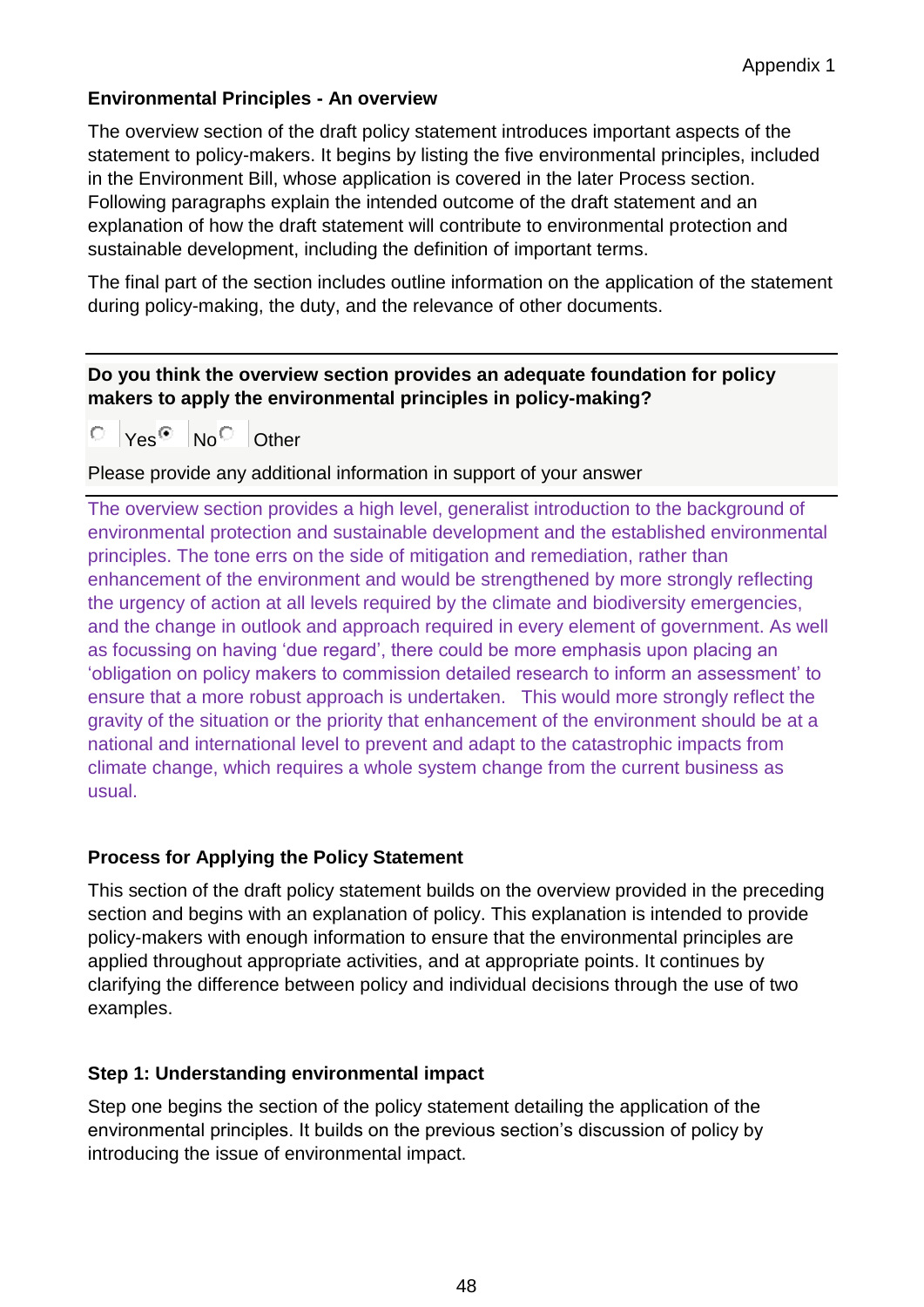The purpose of the first two sections is to ensure that policy-makers understand what is meant by the term environment, in line with the relevant Environment Bill definition, and what may be considered an environmental impact. In adequately describing these terms, these sections should ensure that policy-makers can meet the requirements of the third section and apply these concepts to accurately assess the environmental impact of their policy.

The fourth section describes how the policy statement should be proportionately applied to address environmental impacts which result from their policy-making. This section aims to ensure that mitigation is developed and applied to areas most at risk of environmental impact, and where the greatest positive outcomes can be achieved.

The section also aims to provide the policy maker with brief guidance on assessment requirements, the approach in cases where there is limited environmental impact, and national emergencies. It concludes by focussing on what actions may be appropriate in addressing alternative policy options, each with their own impact.

## **Do you think step one allows policy-makers to correctly assess the potential environmental effects of their policy?**

Yes<sup>O</sup> No<sup>o</sup> Other О

Please provide any additional information in support of your answer

Step one introduces the terms environment and environmental impact and describes ways in which policy can affect the environment at a very high level. There is a risk that this encourages a light touch or surface level assessment of the potential effects.

It is not apparent at what point a full Environmental Impact Assessment of the policy implication would be undertaken, if at all. Whilst it is of great importance that an understanding and awareness of the real and potential environmental effects of policy is embedded across all sectors of policy making in government, not detailing how this will be checked and balanced – including by the full Environmental Impact Assessment process – means that there is a risk for negative environmental impacts from policy based on Step One alone.

# **Do you think step one ensures that policy-making will address the most important environmental effects?**

0.  $Yes^@$  No Other

Please provide any additional information in support of your answer

Step One identifies some of the most obvious environmental effects of policy and does recognise there are primary and secondary impacts. However, the environment is a complex natural system and often cumulative impacts caused by multiple small effects are more devastating than single, large impacts. This is a complex topic and there is insufficient detail on how the addressing of important environmental effects will be ensured. The importance of overseas impacts is not sufficiently emphasised. The environment is a global system that does not recognise national or international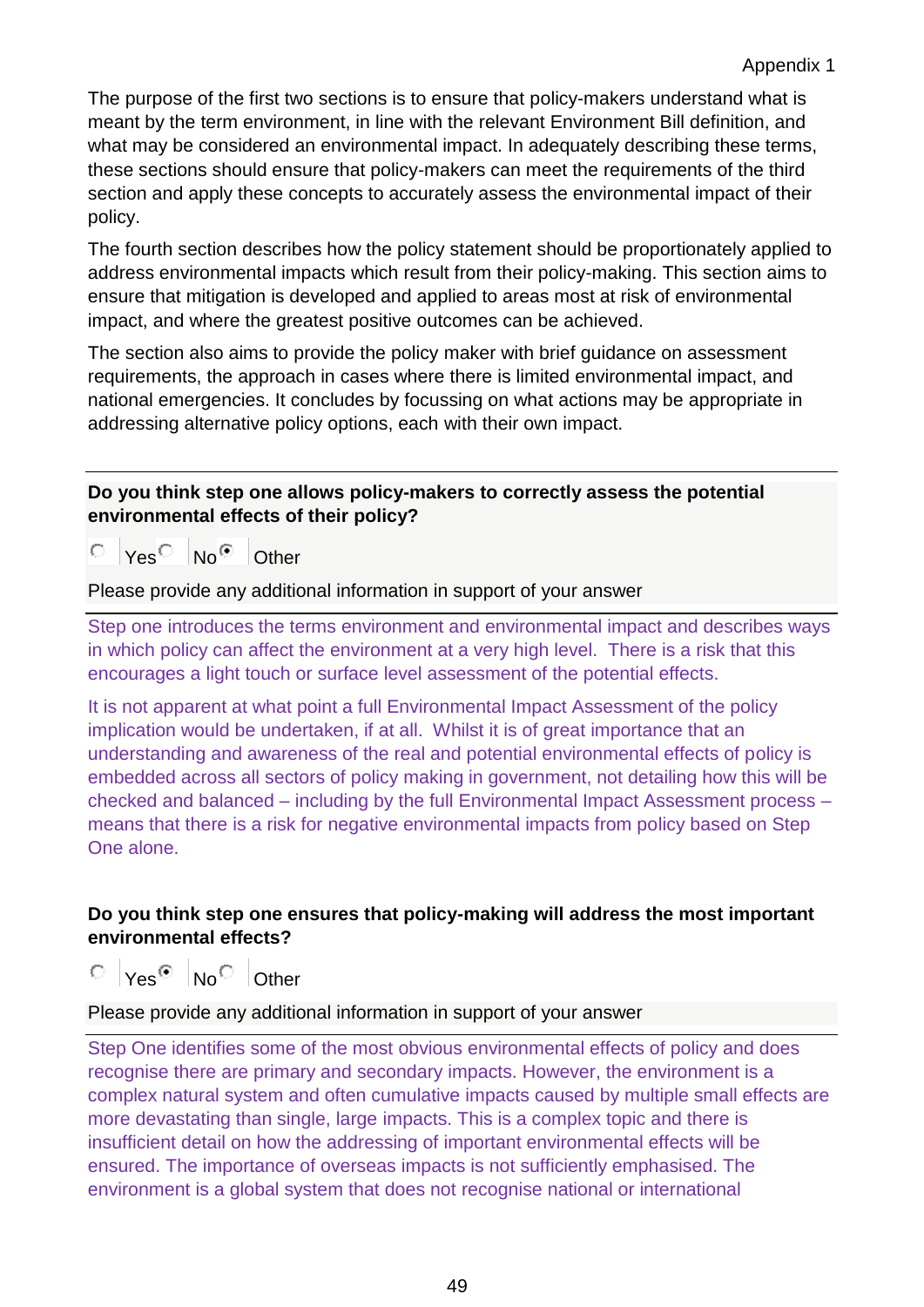boundaries. The international nature of modern society and supply chains means that many domestic policy decisions could create overseas impacts rather than the few this document suggests (e.g. utilise the precautionary principle).

# **Step 2: Understanding Which Principles are Relevant**

Step two is designed to assist Ministers of the Crown, and those making policy on their behalf, in their understanding of the environmental principles. It provides a summary of the Secretary of State's interpretation of the environmental principles, included on the face of the Environment Bill, to which following sections of the policy statement provide further detail on their application.

The step explains how the five principles address different aspects of environmental impacts and how they should be considered along with other objectives in policy-making. This is intended to aid policy-makers use of their own judgement in selecting, and applying in line with the remainder of the statement, those environmental principles appropriate to their particular policy.

# **Will step two assist policy-makers in selecting the appropriate environmental principles?**

 $\degree$  Yes No  $\degree$  Other

Please provide any additional information in support of your answer

There is a significant principle that is missing – the principle that all policy should create a net benefit for the environment. The other five established principles are clearly explained but all deal with addressing negative impacts of policy. The first principle should be to create positive environmental impacts through policy, in line with the urgent action required to address the climate and biodiversity emergencies. Therefore, policy makers currently are unable to always select the appropriate environmental principles due to this significant omission.

# **Step 3: Applying The Principles**

Step three aims to provide strong guidance to policy-makers on the application of the five principles. To achieve that aim, step three addresses several areas. It begins by defining the criteria for taking action before continuing to detail the application of each of the five environmental principles in its own section.

Each of those sections starts by describing the principle and when it should be applied; what it aims to achieve and what its use affords the policy-making process. Where relevant, it places the principle in relation to the application of others and specifies any additional considerations specific to their application. The prevention principle, for example, promotes policy design options that preclude environmental damage from the outset or contain existing damage.

Each section continues with advice for the policy-maker explaining the requirements of the principle's application and details what actions are required. These actions are specific to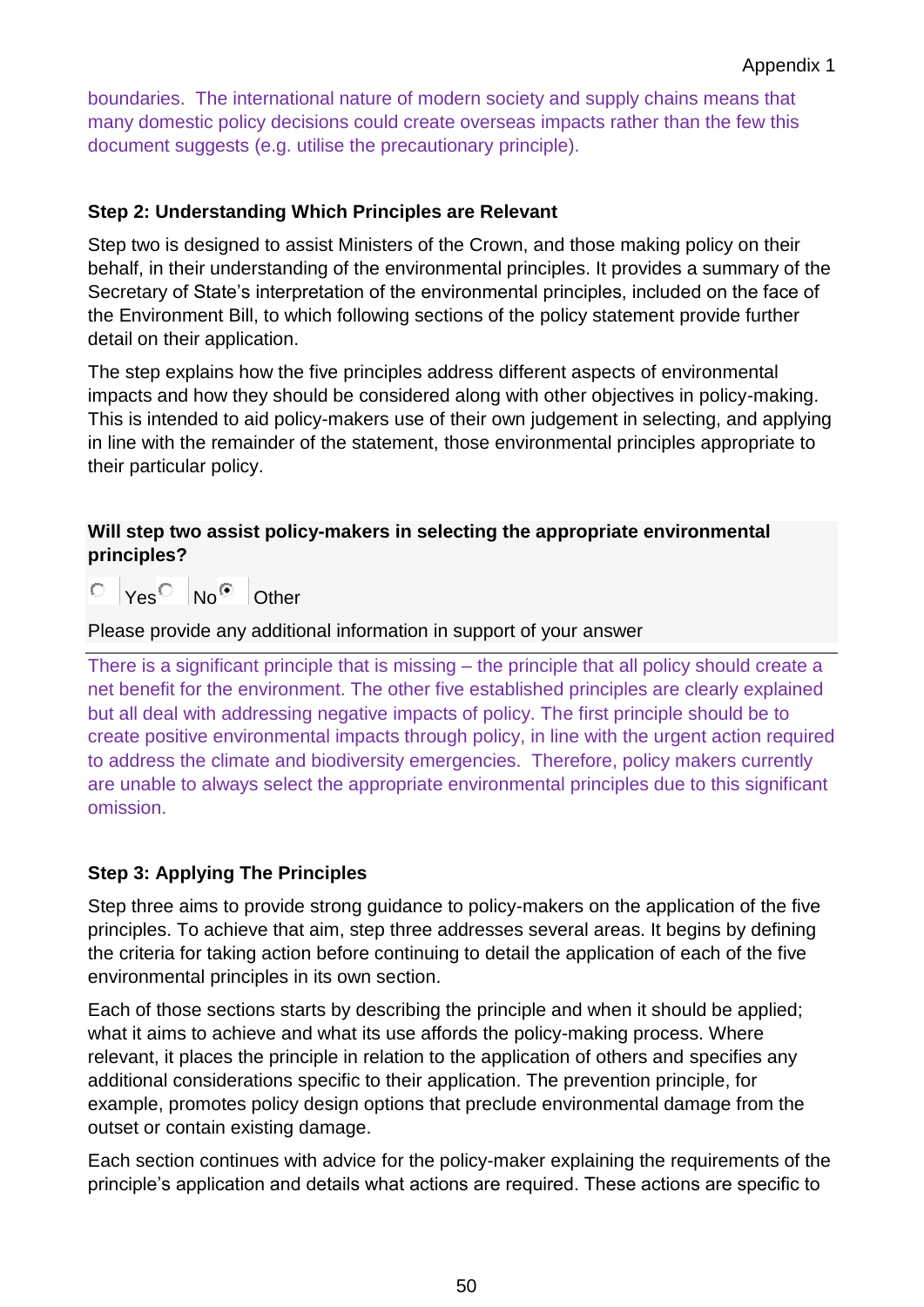each principle, given their focus on different aspects of environmental protection, but should not be considered an exhaustive list.

The section covering the precautionary principle includes further information for policymakers on the relationship between the principle and innovation. This additional information aims to secure the opportunities afforded by a consistent and thorough application of the principle's risk-based approach.

Step three concludes with two further short sections. The first, providing a brief note on the interaction between the principles and environmental outcomes, is intended to reinforce prevention over mitigation. The second provides some limited examples of policy action that could be taken as a result of the application of the principles.

### **Do you think step three provide a robust and sufficient framework for the application of each individual environmental principle?**

|               | Yes | <b>No</b> | Other |
|---------------|-----|-----------|-------|
| Integration   | П   | П         | ⊽     |
| Prevention    | П   | ⊽         | П     |
| Rectification | ш   | ⊽         | ш     |
| Polluter pays | П   | ⊽         | П     |
| Precautionary | ⊽   | U         | п     |

#### **Integration Principle - Please provide any additional information in support of your answer**

There should be greater recognition of potential positive impacts

#### **Prevention Principle - Please provide any additional information in support of your answer**

This highlights further the need for a principle to create net benefit, rather than focussing solely on a mitigation hierarchy. There should be a clearer link to the precautionary principle in the information, in the statement 'when to use the prevention principle'. The definition suggests it should be used 'where a policy will cause harm', however this should be expanded to include reference to the precautionary principle i.e. where there is plausible evidence of risk of environmental damage.